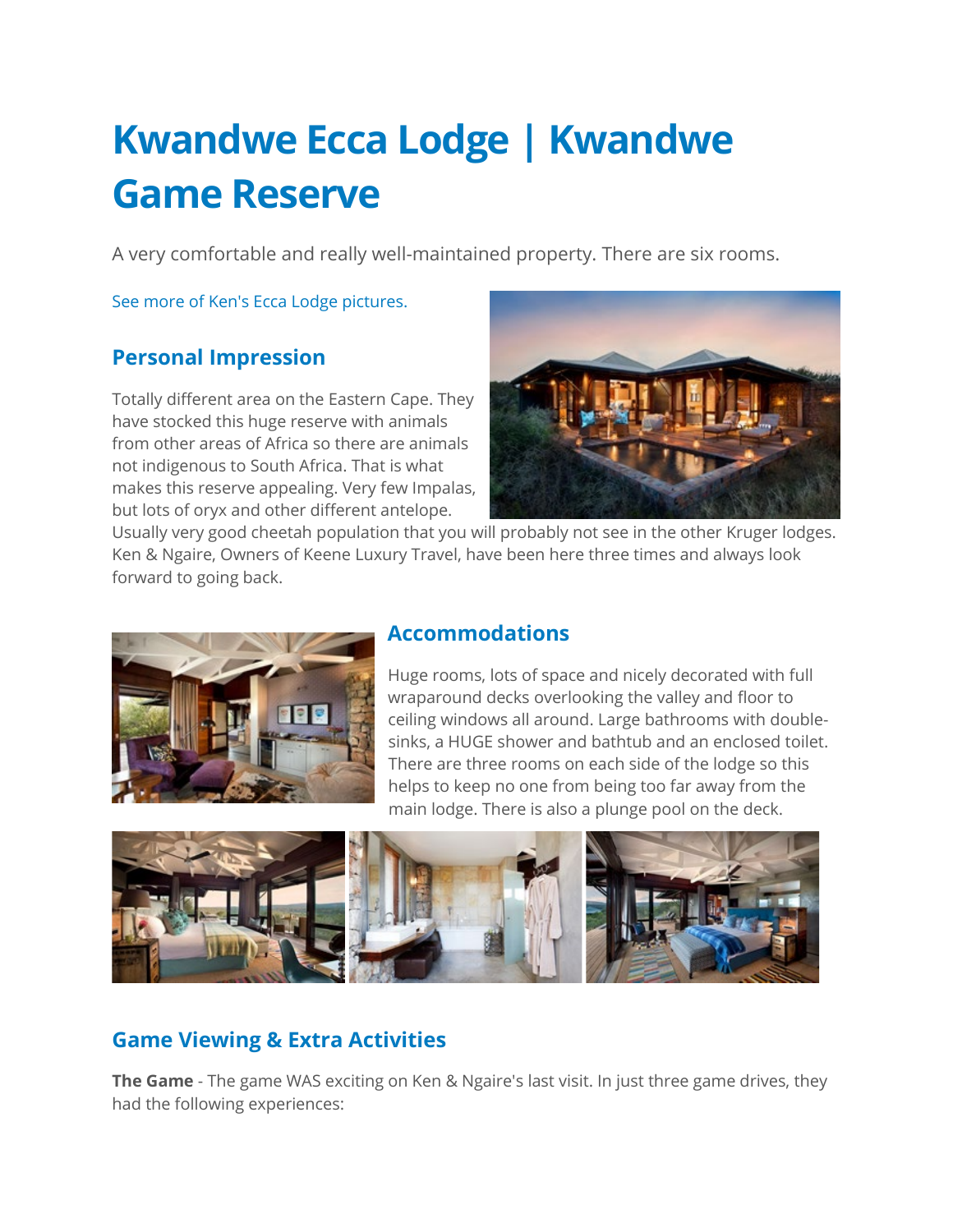- Spent about two hours with two cheetahs that were stalking for a kill and watched their attempt at the kill
- Observed a cheetah family with cubs saw them two years in a row when they were tiny and then older
- Witnessed a big male lion (Kalahari genes big boys) and a female lion fighting over a fresh buffalo kill
- Had the most fantastic giraffe sightings when we got closer than we had ever been in years past
- Saw lots of plains animals and ones we are not used to seeing.

**Rhino Darting** - They have to dart every rhino once a year to notch them for identification and for veterinary care. The lodge will hold on back one of the Rhino for the camp visitors that wish to participate in this activity. Ken, Clay, & Ngaire, Owners of Keene Luxury Travel, have participated in this activity. It involves meeting with the vet who shares fascinating information with the group and describes the entire process. Once the rhino is darted and is anesthetized, they will take you to the rhino. Then they will exam and perform tests on the rhino while the guests watch. While the rhino is anesthetized, they let the guests touch the rhino's skin and feel it's ears. Sometimes they will allow the guests to inject the rhino with vitamins. It is a really unique experience. The opportunity to be up close to a rhino is pretty fantastic. Normally this activity is limited to just 8 guests, however Keene Luxury Travel typically has permission on our hosted group tours to have 12 guests in the program. The cost is for the "experience" so whether it is just two people or more, the price to participate is the same. A rhino darting experience must be reserved ahead of time.

**Fishing** - The Great Fish River is where you will fish and the boat and fishing area is in a valley between two high hills. Ken & Ngaire, of Keene Luxury Travel, looked at this area from the top of one of the hills but did not have time to go and check-out the boat and fishing but thought this looked like fun for those who would want to participate. The ranger is your fishing guide.



# **Public Rooms, Spa and Dining**

The main lodge is very nice. It has an interactive kitchen where things are prepared and also a kitchen in the back. The dining room is off the kitchen and they have a nice library and bar area too. There is a big swimming pool with a wide deck area. The Property Manager was around all the time and the staff were always smiling and singing softly in the kitchen. Overall, there was a happy, relaxed, and comfortable feel.

When we were there the food was very good. In fact, after one Kingklip fish meal, I hugged the chef in the kitchen. They cooked me a rack of lamb as a special order and it was excellent.